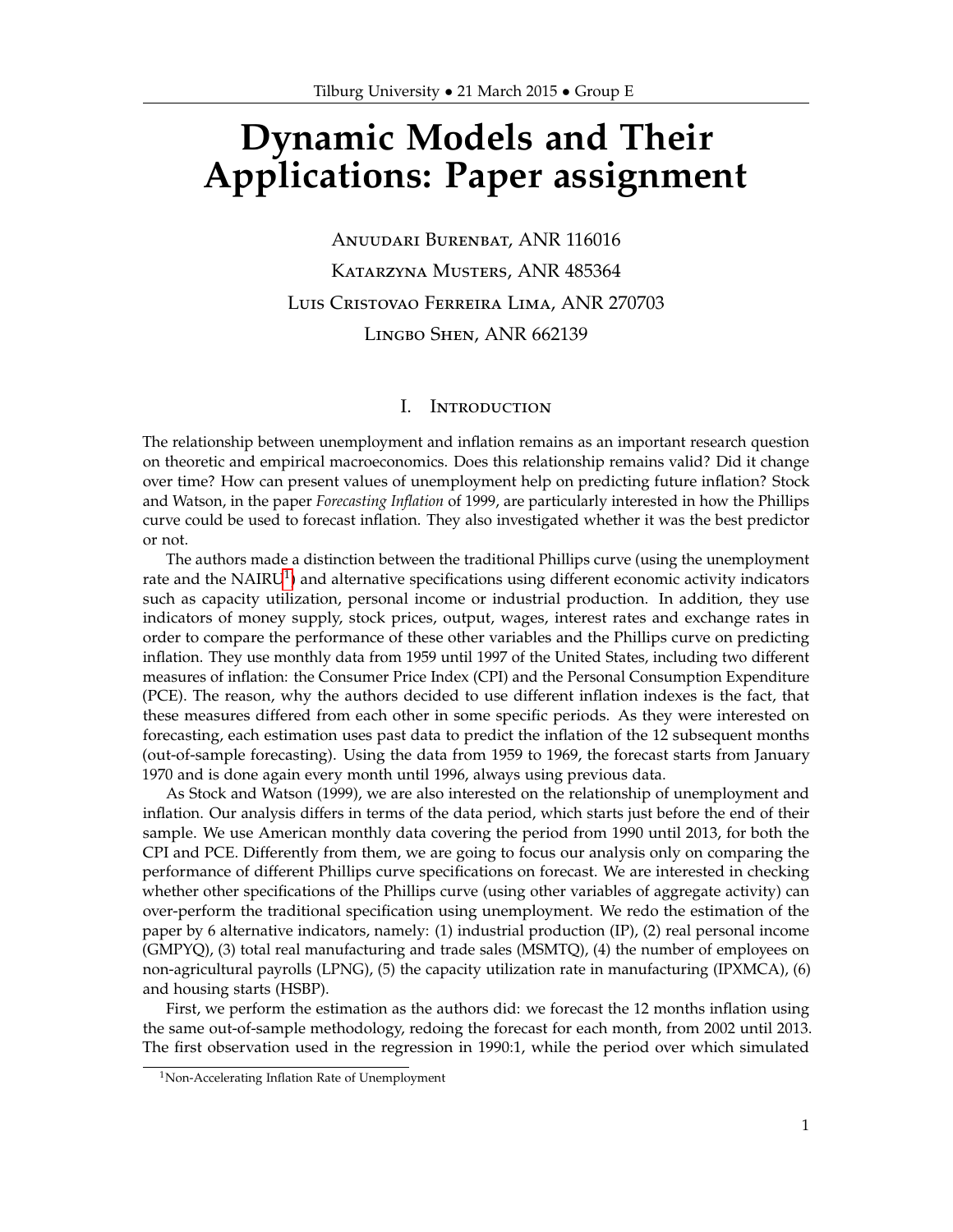out of sample forecasts are computed and compared is 2002:1-2013:12. Then we compare the results of the alternative specifications to the benchmark Phillips Curve. On the next section, we present which models were used to forecast and how we can compare them. Section 3 discusses the models. Section 4 compares our results with forecasts using simulated data. Finally, section 5 concludes the paper with a comparison with our results and the ones of Stock and Watson (1999), including possible explanations for the differences found.

# II. Model Development

In developing the model, we used the same specification as Stock and Watson (1999) [\[1\]](#page-4-0). The main investigation of the paper is to compare different specifications of the Phillips curve, in particular, with varying indicators of aggregate economic activity. The authors compare between three specifications of the model:

- The traditional Phillips curve with unemployment rate as explanatory variable
- An alternative specification with different aggregate economic activities (industrial production, real personal income, capacity utilization rate in manufacturing etc.)
- Specification with different macroeconomic variables, such as money supply, stock prices, output, wages, interest rates and exchange rates

We take the former two specifications mentioned above, the traditional Phillips Curve and an alternative model with different indicators for economic activity. The first model specified in equation [\(1\)](#page-1-0), *lhur* is the traditional Phillips curve with unemployment rate and its lags as variables for indicating aggregate economic activity. Notable feature in this particular model is that the dependent variable is change in inflation rate over periods longer than the sampling frequency (in this case, monthly). It allows predicting inflation change *h* periods ahead.

<span id="page-1-0"></span>
$$
\pi_{t+h}^h - \pi_t = \phi + \beta(L)u_t + \gamma(L)\triangle \pi_t + e_{t+h}
$$
\n(1)

This specification restricts the model in two ways. *First*, the inflation is I(1) process. Equation [\(1\)](#page-1-0) is the same if we leave  $\pi_{t+h}^h$  on the left hand side and replace  $\gamma(L)\Delta\pi_t$  with  $\mu(L)\pi_t$  on the right hand side, with restriction  $\mu(1) = 1$  (the first restriction). For  $h = 12$ , this specification can be thought of as predicting inflation over the next twelve months using a distributed lag of current and past inflation, subject to the restriction that lag coefficients sum up to one. *Second*, the non-accelerating inflation rate of unemployment (NAIRU) is constant. Expressing the constant as  $\phi = -\beta(1)\bar{u}$  in Equation [\(3\)](#page-2-0), we can see the second restriction imposed on the model.

$$
\pi_{t+h}^h - \pi_t = \phi + \beta(L)(u_t - \bar{u}) + \gamma(L)\triangle \pi_t + e_{t+h}
$$
\n(2)

The next model we treat, uses alternative macroeconomic indicators  $x_i$ s instead of  $u_t$  in equation (1). For variable  $x_t$  we took the six aggregate indicators mentioned above: IP,  $\text{GMPYQ}$ , MSMTQ, LPNG, IPXMCA and HSBP.

The IP, GMPYQ, MSMTQ, LPNAG are non-stationary I(1), thus we made transformations using the Hodrick-Prescott (HP) filter. Therefore, all *x<sup>t</sup>* are treated as I(0). Specifically, we took the gap estimates from HP filter which is separated from the trend component. The transformation of the variables can be seen in the appendix. We chose the lag lengths of independent variables that minimizes the Schwarz information criterion (BIC), setting the maximum number of lags at 11 as it was proposed in the paper.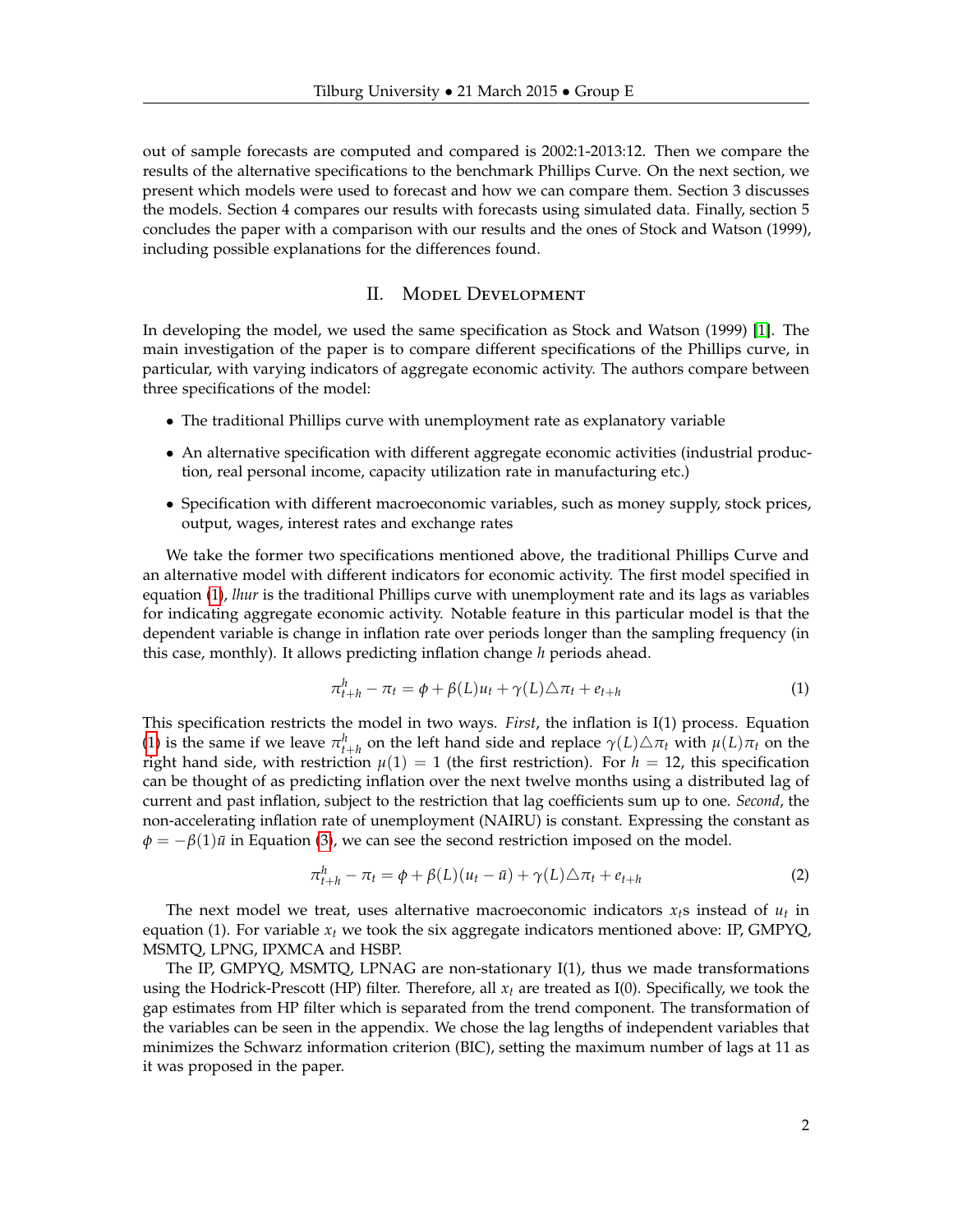<span id="page-2-0"></span>
$$
\pi_{t+h}^h - \pi_t = \beta(L)x_t + \gamma(L)\triangle \pi_t + e_{t+h}
$$
\n(3)

In total, we estimate the model with seven different variables and its first differences for both price indexes, CPI and PCE.

# III. MODEL DISCUSSION

The theory about the relation between unemployment and inflation dates back to 1958. Phillips' empirical work showed a relation between unemployment rate and the rate of change on wages in the United Kingdom. Later on, Milton Friedman established a more modern specification for the relationship, introducing the natural rate of unemployment and stating that variations from this rate would impact changes on price inflation only on the short-run. The basic idea is that a higher economic activity (lower unemployment) indicates that the economy is producing closer to its maximum and, therefore, demand might excede the supply capacity, raising prices.

As explained above, the main goal is to test various alternative specifications of the Phillips curve against the traditional model that uses unemployment. We must point out that each regression is estimated again every month and the forecast of the subsequent month is computed. In order to compare which forecast performed better, two measures are used. The first one is the *relative mean squared error (RMSE)*. The mean squared errors are calculated as follows: first we find the difference between real values of the inflation rate change and the forecast values. We square these differences and take the mean value of the squared errors. Then the relative mean squared errors are calculated as the ratio of MSE from a model using *x<sup>t</sup>* to the benchmark model (using unemployment rate - *ut*).

If the  $RMSE > 1$ , then, the traditional specification of the model with  $u_t$  is outperforming the alternative one in terms of efficiency. Or, in other words, unemployment predicts future inflation better than a given variable *x<sup>t</sup>* . By a forecast combining regression [\(4\)](#page-2-1), we can derive the other measure used to compare forecasts performances:

<span id="page-2-1"></span>
$$
\pi_{t+h}^h - \pi_t = \lambda f_t^x + (1 - \lambda) f_t^u + e_{t+h}
$$
\n(4)

Equation [\(4\)](#page-2-1) is a regression of the actual value of inflation on the two different forecasts  $f_t^x$  and  $f_t^u$ , with  $x_t$  and  $u_t$  respectively.  $\lambda$  indicates how much each forecast estimation add to each other. If the estimated  $\hat{\lambda} > 1$ , the  $f_t^x$  is a better forecast, which means that the forecasts based on unemployment rate adds nothing to the forecasts based on other economic activity measures. On the other hand, when  $\hat{\lambda} = 0$ , forecast based on unemployment  $f_t^u$  is better than the forecasts based on the *x<sup>t</sup>* . We get these measures for every specification of the model and presented them in Table 1 of Appendix. This is the main replication of the model in Stock and Watson (1999). Table 2 in their paper does exactly the same as ours, but using different periods (1970-1996).

By the results on Table 2, we can see that the traditional Phillips curve is not the best predictor of future inflation for the period from 2000 to 2013. In the gaps specification, the RMSE is bigger than 1 only for housing starts (HSBP). The capacity utilization rate in manufacturing (IPXMCA) is slightly bigger than 1 only for the model using CPI. The  $\lambda$  are also substantially larger than 0 and give the same qualitative result as the RMSE. For the first differences specification, the same is valid. Only the number of employees on non-agricultural payrolls (LPNG) under-performs unemployment on forecasting CPI inflation. All the other estimates are better for predicting future inflation.

The comparison with the univariate equation reveals that the Phillips curve is a poor predictor of inflation on the period 2000-2013. The RMSE of the univariate regression is much smaller than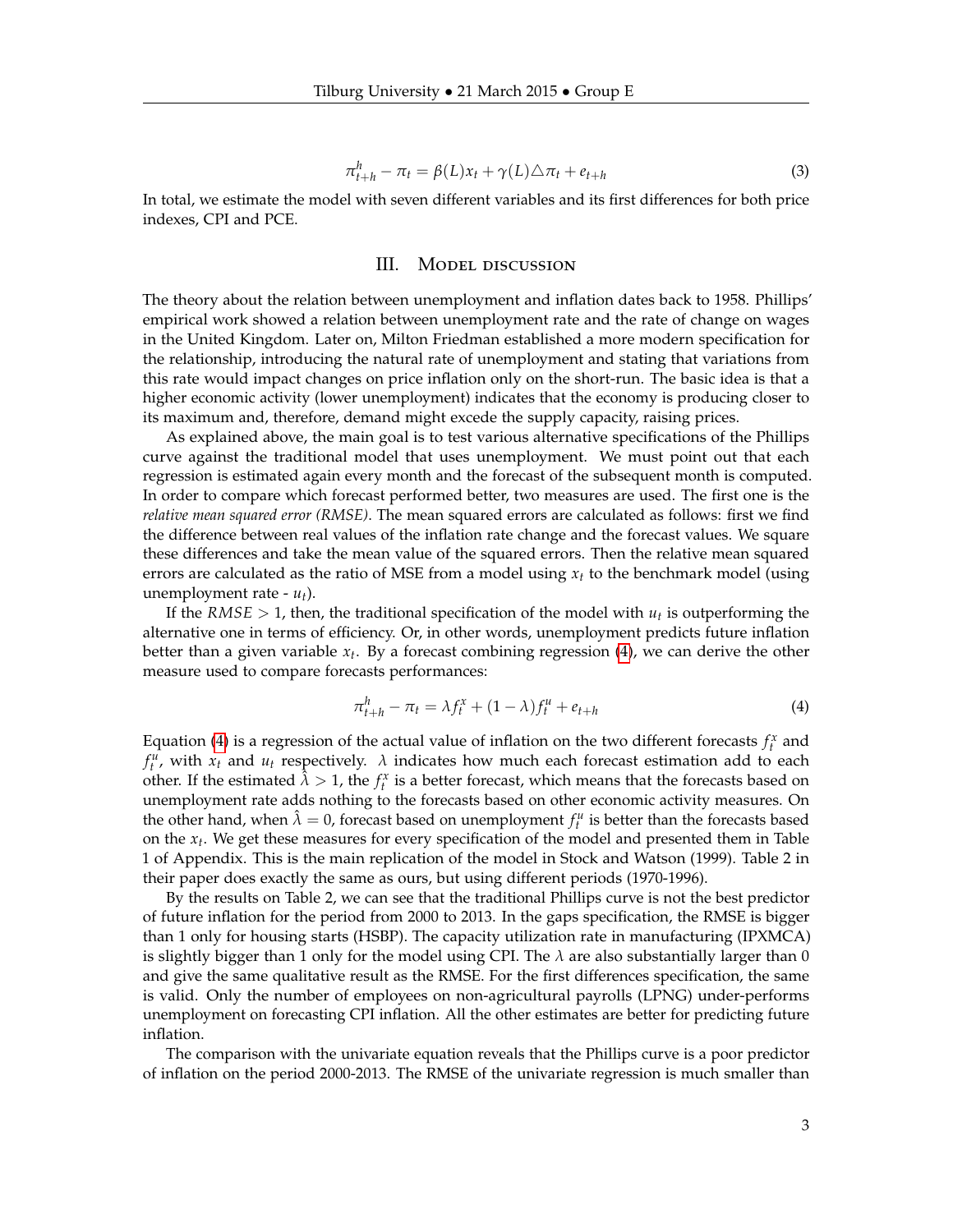the benchmark and  $\lambda$  is bigger than 1 for both inflation indexes. Moreover, the RSME of the univariate case is also the lowest among all. It means that past values of inflation alone predicts its future values better than when including covariates related to economic activity. This result is different from the result of Stock and Watson (1999) and it is probably a consequence of the period we used.

Between 2000 and 2013, it seems that unemployment and inflation were barely related. Figure 1 in the appendix shows the series of Unemployment, CPI and PCE from 1970 to 2013. Before 2000, it is possible to observe a negative relationship between the two variables on the short-run. However, after 2000, and especially after 2008 (economical crisis), the relation is almost absent. Figure 2 only focus on the period 2000-2013 and we can see better that, in 2008, there was a great increase on unemployment rate (from around 4% to 11%). The inflation rate measured by the CPI has fallen in [2](#page-3-0)008<sup>2</sup>, but it seems to behave independently of unemployment after the initial shock. For the case of PCE inflation, the drop was small in 2008, and it continued at similar levels even after unemployment started to fall again (unemployment rate was lower than 6% in 2013). This pattern explains why the RMSE of the univariate model using PCE inflation was so low (0.11). Overall, it shows that the forecast using the Phillips curve, as performed by Stock and Watson (1999), is not successful for predicting the inflation of recent years. Moreover, among those specifications, the one using unemployment was one of the worst for predicting future inflation.

# IV. Model evaluation

In order to evaluate the model presented in the paper, we performed a number of steps. First, we decided to estimate Equation [3](#page-2-0) in-sample for both CPI and PCE in period 1990:1-2013:12. Then we diagnosed the property of the residuals, namely independence. What we observe is that the residuals from the estimated model are strongly correlated over time, which of course violates the model assumption. The Q-statistics of the Ljung-Box tests as well as both autocorrelation and partial autocorrelation functions are presented in Figures [9](#page-10-0) (for PCE) and [11](#page-12-0) (for CPI) in the Appendix.

Second, using the parameters from the model, we simulated inflation using Monte Carlo procedure with 1000 repetitions. In our simulated data, errors are normally distributed and uncorrelated. The variance of the errors was adjusted using the following formula:  $\sigma_{sim}^2$  $(\sigma_{\pi} - \sigma_{fit})^2$ , where  $\sigma_{\pi}$  is the standard deviation of the true inflation and  $\sigma_{fit}$  is the standard deviation of the fitted values from our model. In the Figures [10](#page-11-0) and [12](#page-13-0) in the Appendix, there are the PACF and ACF with Ljung-Box test statistics for simulated PCE and CPI respectively. We can clearly see that the simulated model meets the assumption. In addition, for all lags, we fail to reject the null hypothesis that residuals are independently distributed.

Based on our 1000 simulated samples, we estimated exactly the same models as using actual data and made a set of in-sample forecasts for the period 2002:1-2013:12. Next, for each Monte Carlo repetition, we calculated the mean-squared error of the simulated inflation forecast and them compared it to the mean-squared error of the forecasts based on real values of inflation. As a result we obtain 1000 relative MSE for both CPI and PCE. The results of this simulation procedure are presented in the Table [2](#page-5-0) in the Appendix.

Due to the fact that in the model based on true data the assumption of dependency was violated, mean-squared errors of the forecasts were much larger than for our simulated data. We can also observe that the relative mean squared errors obtained from real CPI and simulated

<span id="page-3-0"></span><sup>&</sup>lt;sup>2</sup>The CPI inflation puts much more weight on real state than the PCE one, which explains the strong fall right after the crisis (when house prices has fallen substantially), differently from the PCE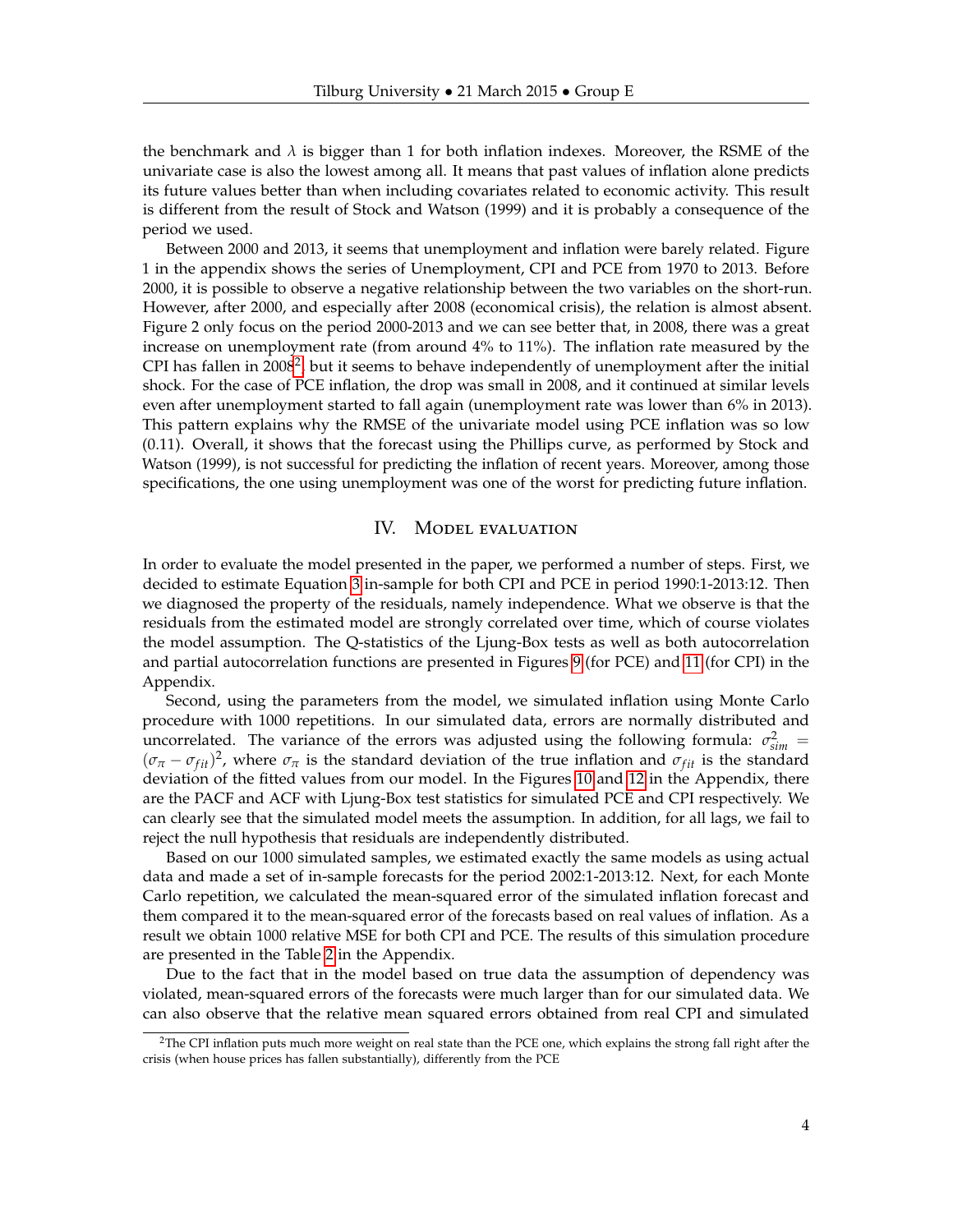CPI are almost two times smaller to those obtained from PCE simulation procedure. This might suggest that the problem of errors autocorrelation is much larger for the PCE inflation index.

# V. Conclusions

Figure 1 plots annual inflation rates,  $\pi_l^{12}$  for two US monthly price indexes. The pattern of inflation calculated by these two indexes are same as the original paper between 1970 and 2000. We focus the analysis on inflation measures between 2000 and 2013 which are plotted in Figure 2. During this time window, these two measures have different patterns. First, CPI inflation varies more than PCE inflation does. Second, PCE inflation is larger than CPI inflation most of time except in year 2008. The reason, why the CPI is much more volatile than PCE in our sample, is the fact that in case of CPI the weight put on housing prices is substantially larger than in case of PCE (40% and 22% respectively).

The results of inflation forecasts based on measures of aggregate real activity are shown in Table [1.](#page-5-1) We forecast the inflation between 2000 and 2013 rather than divide it into two sub-periods as what the paper does and have the following findings:

First, same as the original paper, we also find that there are important differences in the forecastability of inflation across price measures. PCE inflation forecasts are more accurate than CPI forecasts. For the univariate case, the RMSE for PCE is only one fourth of that for CPI. For the other aggregate real activity factors, only two variables (MSMTQ and HSBP)'s RMSEs are larger than those for CPI. For the first differences specification, the RMSE for PCE is much smaller.

Second, most of the estimated values of  $\lambda$  are significantly greater than 0. In contrast to the magnitude of  $\lambda$  in the original paper, the estimated  $\lambda$  in our results are larger and most of them are larger than 1 and some even larger than 2. This suggests that these alternative activity measures contain useful information not included in lags of the unemployment rate or past inflation Another difference about forecastability is that more than two variables outperform the unemployment rate uniformly across series. This is the case especially in the first differences specification. All variables except LPLNG outperform the unemployment rate.

Finally, in our case, specifications using the first difference of the activity variables and specifications using 'gaps' produce similar forecasts by comparing RMSE. For the CPI series, first difference specification produces a slightly larger RMSE but for PCE series, the gaps specification produces a slightly larger RMSE. However, such differences are quite small.

Based on the results in Table 1, we get the same conclusion as that paper that forecasts can be improved upon using a generalized Phillips curve based on measures of real aggregate activity other than unemployment. However, we in our simulation exercise we detected that the residuals from the models estimated for 1990:1-2013:12 are characterized by high level of autocorrelation, which violates the assumption of that the errors are independent.

#### **REFERENCES**

<span id="page-4-0"></span>[1] James H. Stock, Mark W. Watson, *Forecasting inflation*, Journal of Monetary Economics 44 (1999) 293-335

# VI. Appendix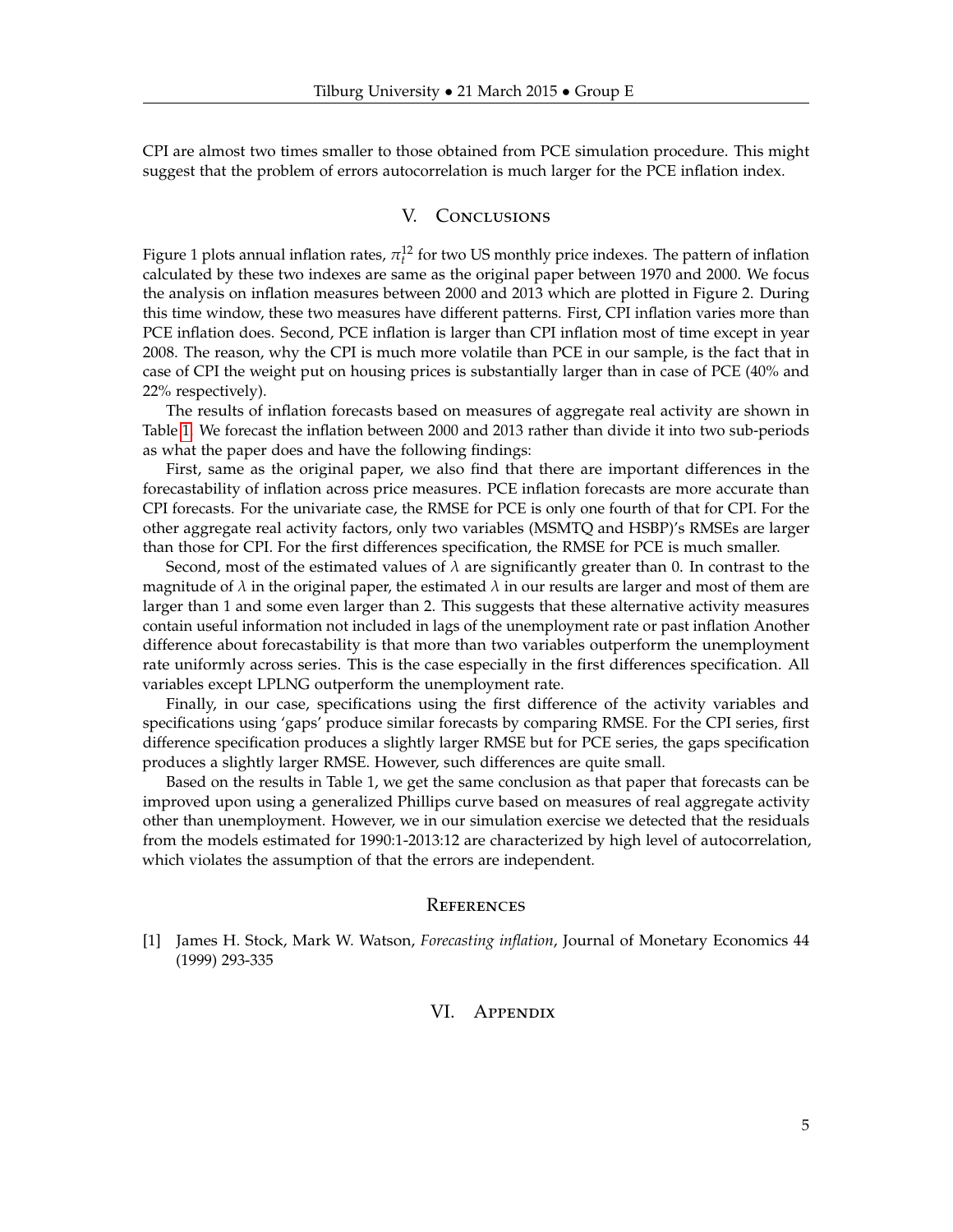<span id="page-5-1"></span>

| Forecasting period: 2000-2013   |              |          | <b>PUNEW (CPI)</b> | <b>GMDC (PCE)</b> |            |  |  |  |
|---------------------------------|--------------|----------|--------------------|-------------------|------------|--|--|--|
| Variable                        | <b>Trans</b> | Rel. MSE | $\lambda$          | Rel. MSE          | $\lambda$  |  |  |  |
| Univariate                      |              | 0.53     | 1.02(0.05)         | 0.14              | 1.03(0.05) |  |  |  |
| GARCH(1,1)                      |              |          |                    | 0.11              | 0.91(0.03) |  |  |  |
| Gaps specification              |              |          |                    |                   |            |  |  |  |
| ip                              | DТ           | 0.94     | 0.77(0.41)         | 0.79              | 0.97(0.20) |  |  |  |
| gmpyq                           | DT           | 0.94     | 1.11(0.55)         | 0.80              | 1.25(0.33) |  |  |  |
| msmtq                           | DT           | 0.53     | 0.91(0.19)         | 0.71              | 0.81(0.14) |  |  |  |
| lplng                           | DT           | 0.77     | 1.21(0.38)         | 0.74              | 1.00(0.28) |  |  |  |
| ipxmca                          | LV           | 1.02     | 0.11(0.73)         | 0.75              | 0.96(0.20) |  |  |  |
| hsbp                            | LN           | 1.34     | $-0.16(0.37)$      | 1.38              | 0.09(0.31) |  |  |  |
| First differences specification |              |          |                    |                   |            |  |  |  |
| ip                              | DLN          | 0.92     | 1.24(0.61)         | 0.76              | 1.43(0.36) |  |  |  |
| gmpyq                           | DLN          | 0.95     | 1.33(0.73)         | 0.76              | 1.49(0.36) |  |  |  |
| msmtq                           | DLN          | 0.92     | 2.27(0.70)         | 0.71              | 1.48(0.37) |  |  |  |
| lplng                           | <b>DLN</b>   | 1.06     | $-0.13(0.94)$      | 0.79              | 1.80(0.53) |  |  |  |
| ipxmca                          | DLV          | 0.89     | 1.64(0.51)         | 0.74              | 1.38(0.35) |  |  |  |
| hsbp                            | DLN          | 0.95     | 1.55(0.85)         | 0.76              | 1.46(0.35) |  |  |  |
| dlhur                           | DLV          | 0.96     | 1.24(0.90)         | 0.75              | 1.61(0.44) |  |  |  |

Table 1: Forecasting performance of alternative real activity measures

In parentheses: HAC robust standard errors (estimated using a Barlett kernel with 12 lags) as used in the original paper.

*Note*: For a series  $y_t$ , the transformations  $x_t = f(y_t)$  are:  $x_t = y_t$  (LV),  $x_t = \Delta y_t$  (DLV),  $x_t = \Delta^2 y_t$ (DDLV),  $x_t = ln(y_t)$  (LN),  $x_t = \Delta[ln(y_t)]$  (DLN), $x_t = \Delta^2[ln(y_t)]$  (DDLN),  $x_t = ln(y_t) - \tau_t$  (DT) where  $\tau_t$  is the HP-trend *yt*

<span id="page-5-0"></span>Table 2: Relative mean-squared errors obtained from simulation Monte Carlo procedure (1000 repetitions)

|             | Min  | Mean |       | Max Std. dev. |
|-------------|------|------|-------|---------------|
| PUNEW       | 3.31 | 4.07 | 7.64  | 0.59          |
| <b>GMDC</b> | 4.76 | 7.07 | 11.96 | 0.88          |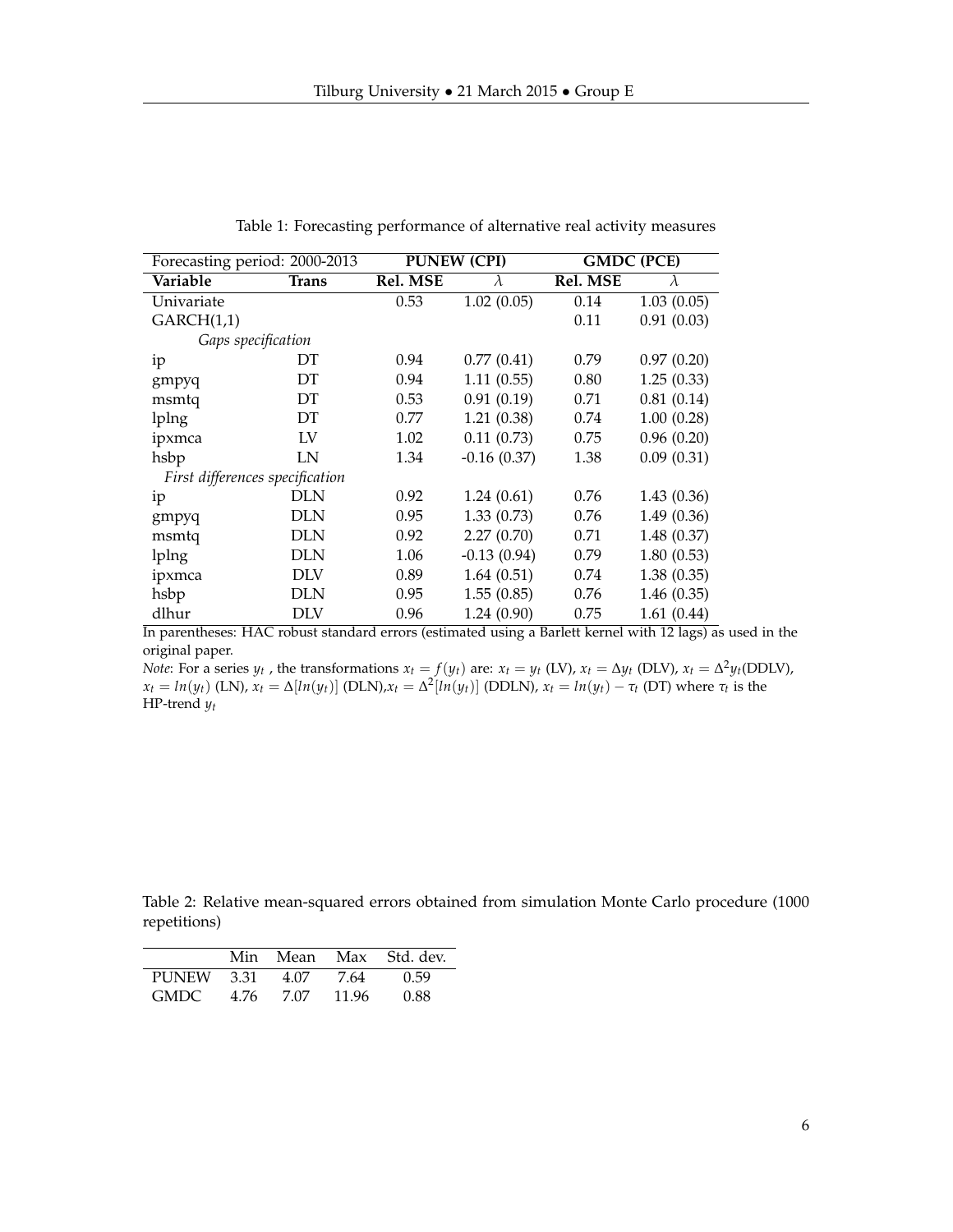

Figure 1: Unemployment and Annual inflation (CPI and PCE) 1970-2013



Figure 2: Unemployment and inflation 2000-2013 (CPI and PCE)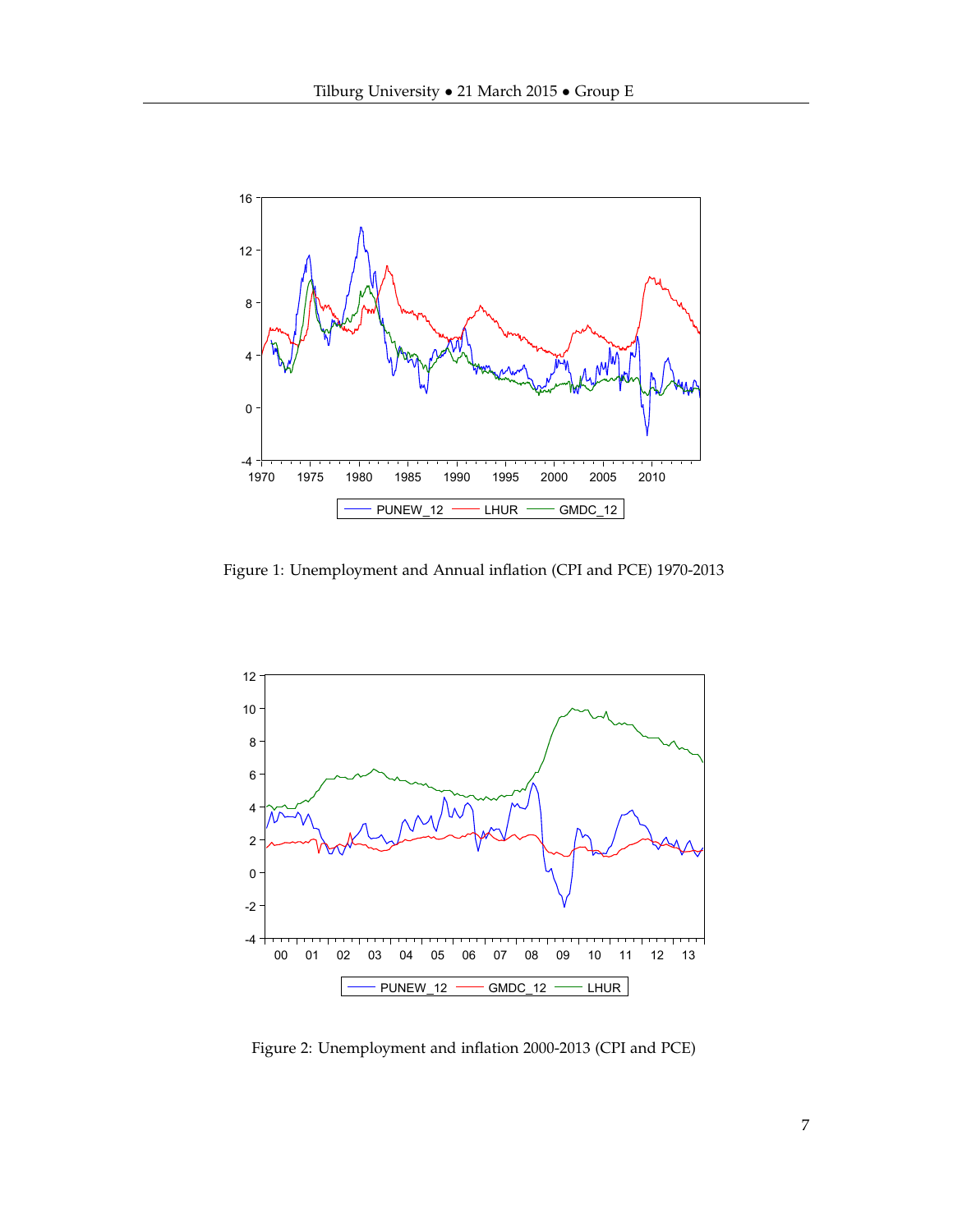

Figure 3: Capacity utilization in manufacture 1970:1-2014:12



Figure 4: Real personal income (in logs, detrended) 1970:1-2014:12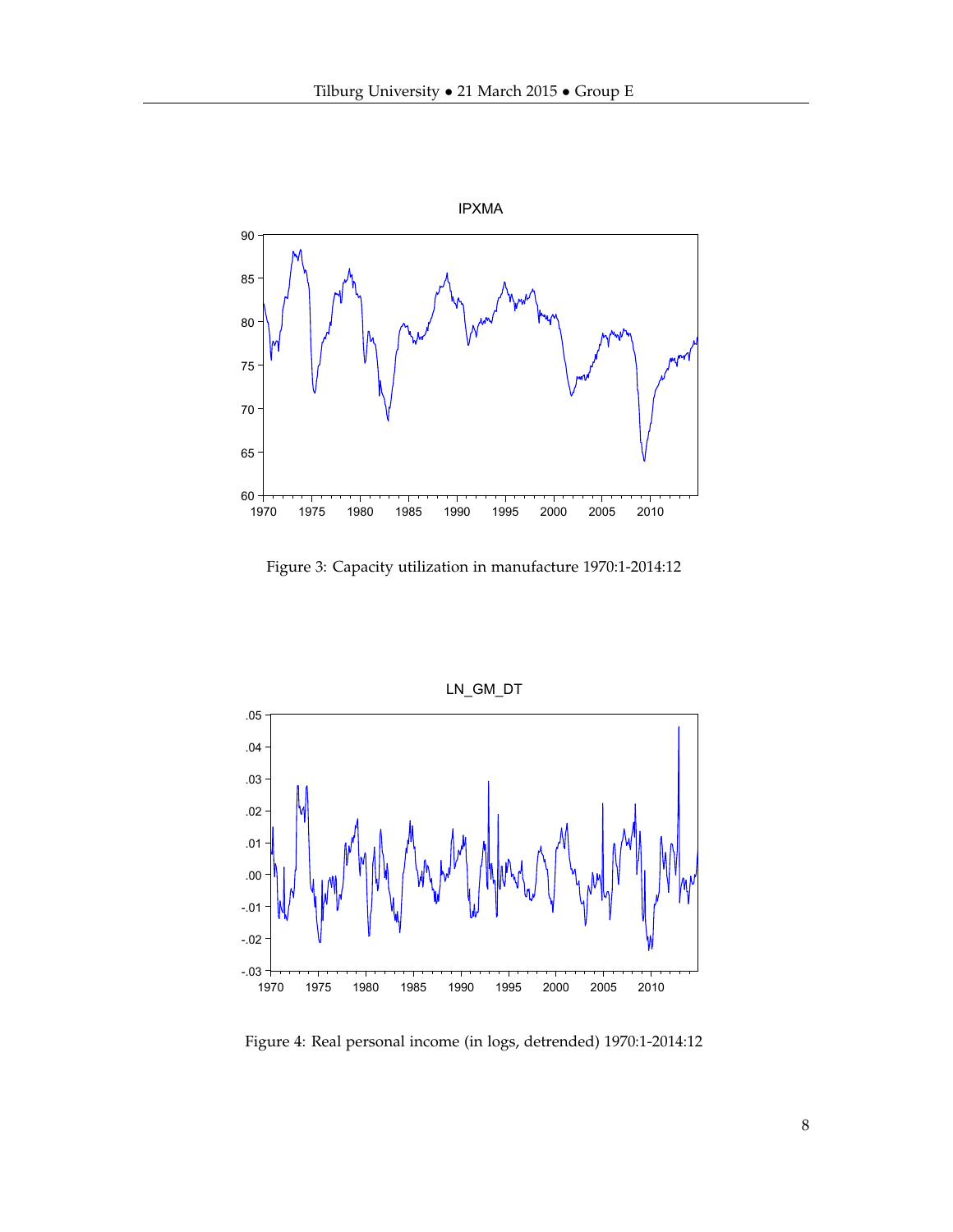

Figure 5: Housing starts (in logs) 1970:1-2014:12



Figure 6: Industrial production (in logs, detrended) 1970:1-2014:12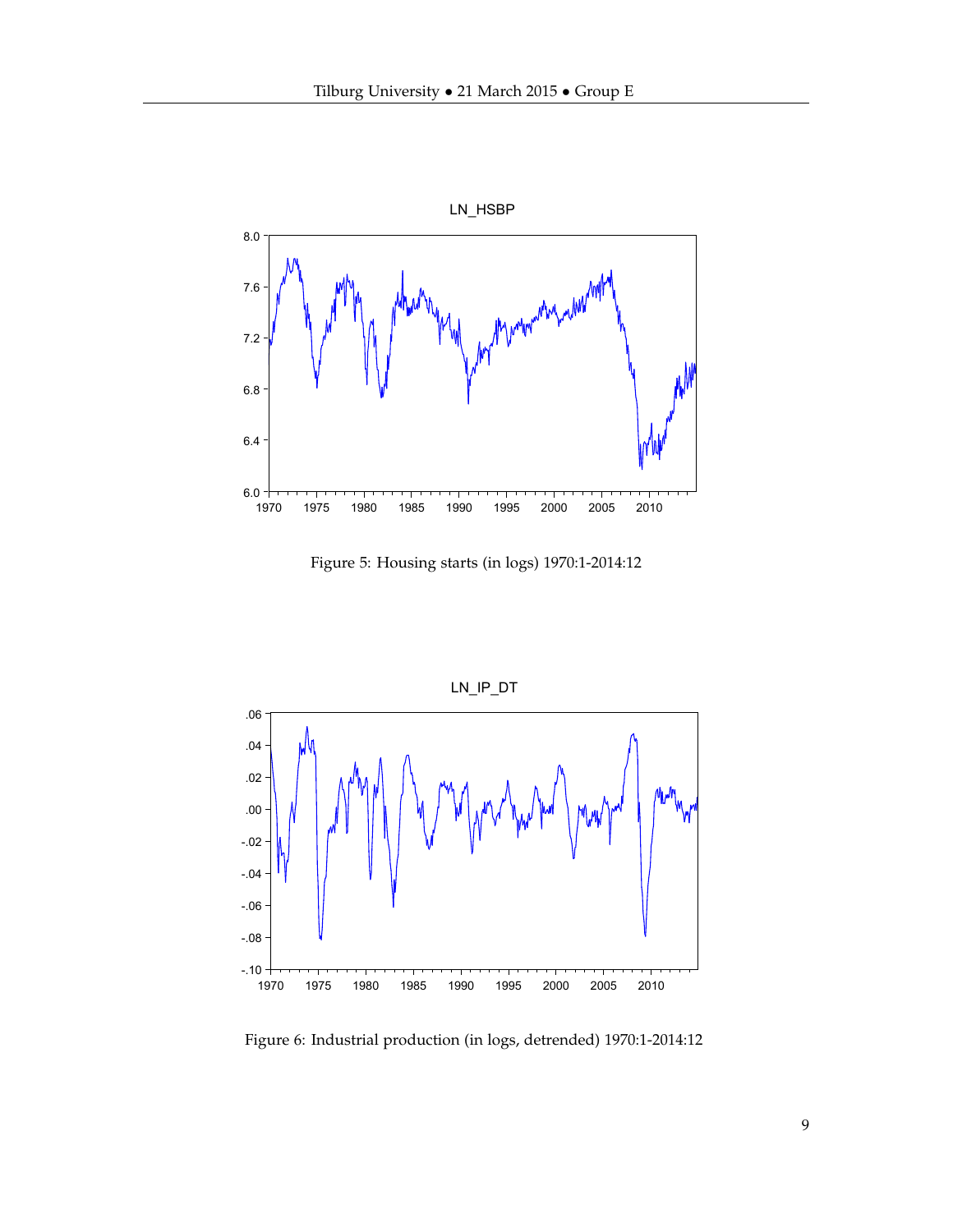

Figure 7: Non-agricultural payrolls (in logs, detrended) 1970:1-2014:12



Figure 8: Total real manufacturing and trade sales (in logs, detrended) 1992:1-2014:12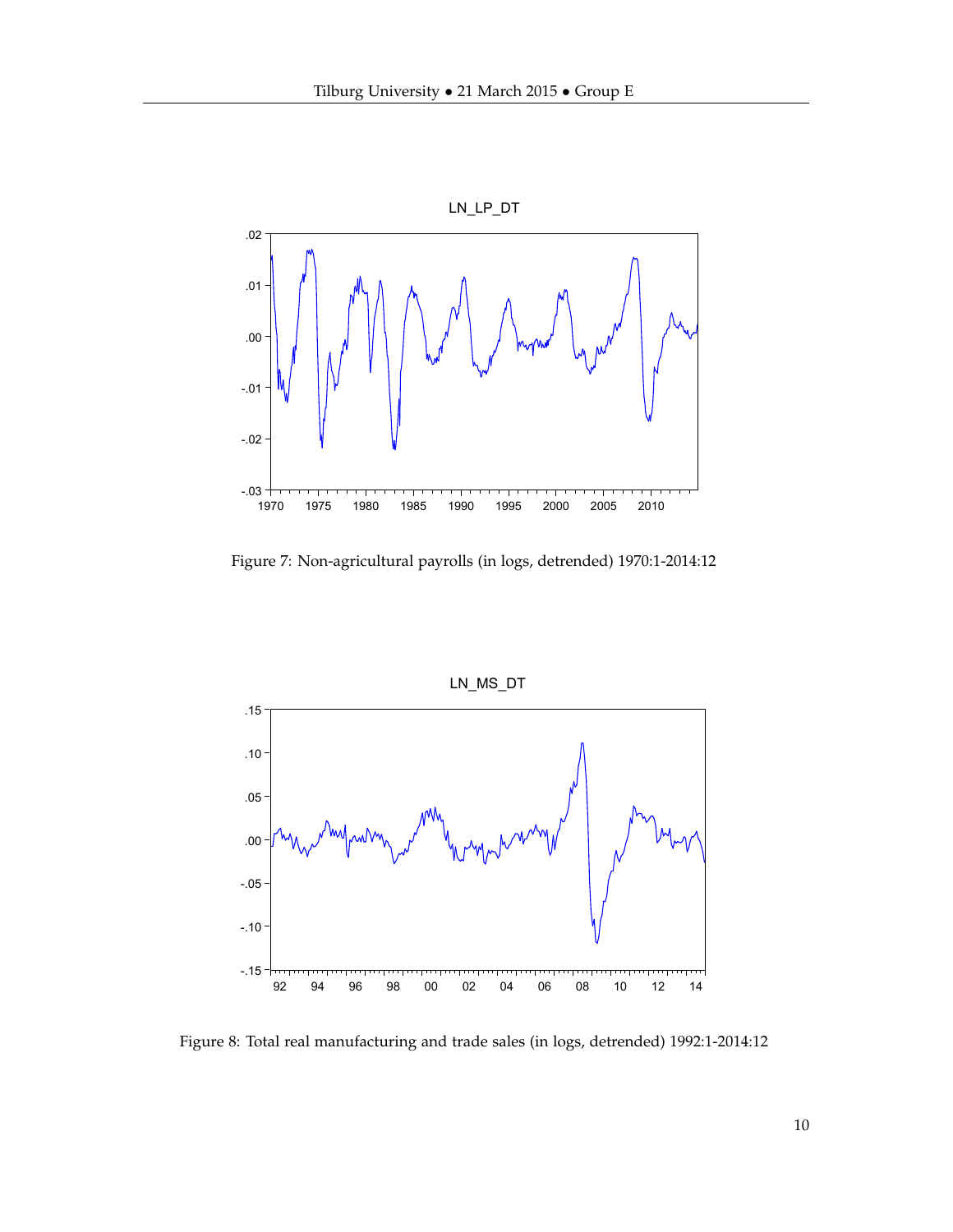<span id="page-10-0"></span>

| Date: 03/20/15<br>Time: 14:20<br>Sample: 1990M01 2013M12<br>Included observations: 288 |                                                                                                                      |                                                                                                              |                                                                                                                                                                      |                                                                                                                                                                                                 |                                                                                                                                                                                  |                                                                                                                                                                         |  |  |
|----------------------------------------------------------------------------------------|----------------------------------------------------------------------------------------------------------------------|--------------------------------------------------------------------------------------------------------------|----------------------------------------------------------------------------------------------------------------------------------------------------------------------|-------------------------------------------------------------------------------------------------------------------------------------------------------------------------------------------------|----------------------------------------------------------------------------------------------------------------------------------------------------------------------------------|-------------------------------------------------------------------------------------------------------------------------------------------------------------------------|--|--|
| Autocorrelation                                                                        | <b>Partial Correlation</b>                                                                                           |                                                                                                              | AC                                                                                                                                                                   | <b>PAC</b>                                                                                                                                                                                      | Q-Stat                                                                                                                                                                           | Prob                                                                                                                                                                    |  |  |
|                                                                                        | <b>STATE OF STATE OF STATE OF STATE OF STATE OF STATE OF STATE OF STATE OF STATE OF STATE OF STATE OF STATE OF S</b> | 1<br>$\overline{2}$<br>3<br>4<br>5<br>6<br>7<br>8<br>9<br>10<br>11<br>12<br>13<br>14<br>15<br>16<br>17<br>18 | 0.700<br>0.659<br>0.632<br>0.607<br>0.582<br>0.544<br>0.493<br>0.472<br>0.442<br>0.388<br>0.353<br>0.230<br>0.401<br>0.366<br>0.328<br>0.352<br>0.327<br>0.271       | 0.700<br>0.332<br>0.201<br>0.129<br>0.080<br>0.020<br>$-0.043$<br>0.004<br>$-0.006$<br>$-0.065$<br>$-0.038$<br>$-0.239$<br>0.425<br>0.086<br>$-0.013$<br>0.112<br>$-0.038$<br>$-0.179$          | 142.65<br>269.61<br>386.67<br>495.10<br>595.00<br>682.76<br>754.99<br>821.37<br>879.80<br>925.01<br>962.63<br>978.61<br>1027.5<br>1068.4<br>1101.3<br>1139.4<br>1172.3<br>1195.1 | 0.000<br>0.000<br>0.000<br>0.000<br>0.000<br>0.000<br>0.000<br>0.000<br>0.000<br>0.000<br>0.000<br>0.000<br>0.000<br>0.000<br>0.000<br>0.000<br>0.000                   |  |  |
|                                                                                        |                                                                                                                      | 19<br>20<br>21<br>22<br>23<br>24<br>25<br>26<br>27<br>28<br>29<br>30<br>31<br>32<br>33<br>34<br>35<br>36     | 0.252<br>0.194<br>0.187<br>0.165<br>0.138<br>0.062<br>0.056<br>0.062<br>0.043<br>$-0.012$<br>$-0.008$<br>0.039<br>0.040<br>0.075<br>0.055<br>0.067<br>0.048<br>0.083 | $-0.135$<br>$-0.154$<br>$-0.028$<br>$-0.079$<br>0.025<br>$-0.224$<br>0.380<br>0.103<br>$-0.016$<br>0.038<br>$-0.055$<br>$-0.035$<br>$-0.014$<br>0.018<br>0.032<br>0.014<br>$-0.007$<br>$-0.126$ | 1214.7<br>1226.5<br>1237.5<br>1246.1<br>1252.1<br>1253.3<br>1254.3<br>1255.6<br>1256.1<br>1256.2<br>1256.2<br>1256.7<br>1257.2<br>1259.1<br>1260.0<br>1261.5<br>1262.3<br>1264.5 | 0.000<br>0.000<br>0.000<br>0.000<br>0.000<br>0.000<br>0.000<br>0.000<br>0.000<br>0.000<br>0.000<br>0.000<br>0.000<br>0.000<br>0.000<br>0.000<br>0.000<br>0.000<br>0.000 |  |  |

l.

Figure 9: Correlogram of the residuals from Philips curve model of PCE inflation (1990:1-2013:12)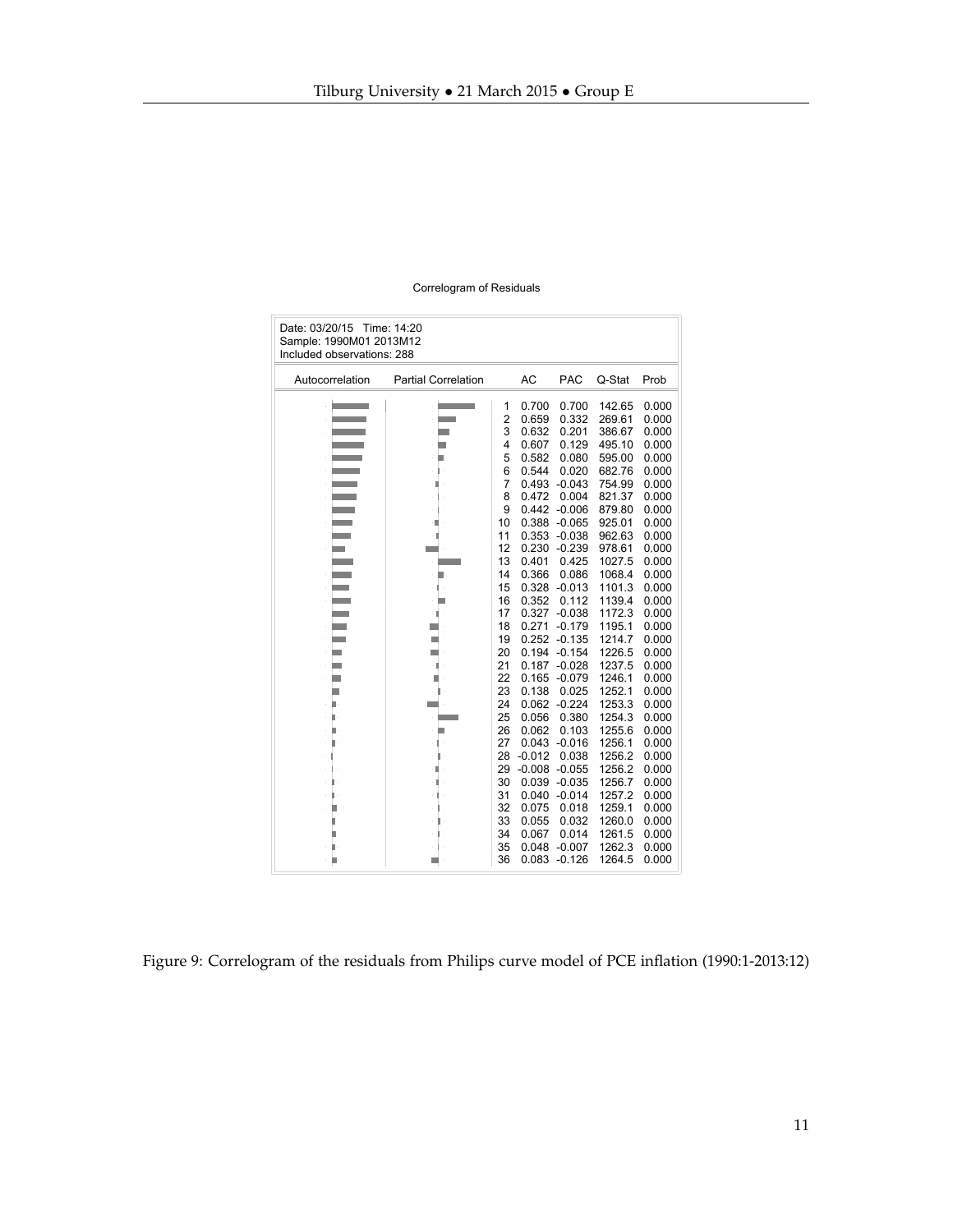<span id="page-11-0"></span>

| Date: 03/20/15 Time: 14:21<br>Sample: 1990M01 2013M12<br>Included observations: 288 |                            |                |                      |                      |                  |                |  |  |
|-------------------------------------------------------------------------------------|----------------------------|----------------|----------------------|----------------------|------------------|----------------|--|--|
| Autocorrelation                                                                     | <b>Partial Correlation</b> |                | <b>AC</b>            | <b>PAC</b>           | Q-Stat           | Prob           |  |  |
| ۰                                                                                   | п                          | 1              | $-0.057$             | $-0.057$             | 0.9612           | 0.327          |  |  |
|                                                                                     |                            | $\overline{2}$ | $-0.124$             | $-0.127$             | 5.4337           | 0.066          |  |  |
|                                                                                     |                            | 3              | 0.057                | 0.042                | 6.3728           | 0.095          |  |  |
|                                                                                     |                            | 4              | $-0.067$             | $-0.078$             | 7.6822           | 0.104          |  |  |
|                                                                                     |                            | 5              | $-0.033$             | $-0.030$             | 8.0081           | 0.156          |  |  |
|                                                                                     |                            | 6              | $-0.038$             | $-0.064$             | 8.4434           | 0.207          |  |  |
|                                                                                     |                            | 7              | $-0.071$             | $-0.081$             | 9.9501           | 0.191          |  |  |
|                                                                                     |                            | 8              | 0.027                | 0.002                | 10.171           | 0.253          |  |  |
|                                                                                     |                            | 9              | $-0.012$             | $-0.033$             | 10.216           | 0.333          |  |  |
|                                                                                     |                            | 10             | $-0.085$             | $-0.090$             | 12.403           | 0.259          |  |  |
|                                                                                     |                            | 11             | 0.096                | 0.065                | 15.189           | 0.174          |  |  |
|                                                                                     |                            | 12             | 0.033                | 0.015                | 15.514           | 0.215          |  |  |
|                                                                                     |                            | 13             | 0.014                | 0.037                | 15.576           | 0.273          |  |  |
|                                                                                     |                            | 14             | 0.004                | $-0.011$             | 15.582           | 0.340          |  |  |
|                                                                                     |                            | 15             | $-0.025$             | $-0.015$             | 15.769           | 0.398          |  |  |
|                                                                                     |                            | 16             | $-0.033$             | $-0.041$             | 16.094           | 0.446          |  |  |
|                                                                                     |                            | 17             | 0.023                | 0.018                | 16.259           | 0.506          |  |  |
|                                                                                     |                            | 18             | 0.033                | 0.046                | 16.587           | 0.552          |  |  |
|                                                                                     |                            | 19             | $-0.014$             | $-0.003$             | 16.651           | 0.613          |  |  |
|                                                                                     |                            | 20             | $-0.129$             | $-0.137$             | 21.864           | 0.348          |  |  |
|                                                                                     |                            | 21             | 0.025                | 0.016                | 22.061           | 0.396          |  |  |
|                                                                                     |                            | 22             | $-0.014$             | $-0.050$             | 22.121           | 0.453          |  |  |
|                                                                                     |                            | 23             | 0.029                | 0.043                | 22.381           | 0.497          |  |  |
|                                                                                     |                            | 24             | $-0.031$             | $-0.062$             | 22.688           | 0.538          |  |  |
|                                                                                     |                            | 25             | 0.017                | 0.016                | 22.783           | 0.590          |  |  |
|                                                                                     |                            | 26             | 0.017                | $-0.021$             | 22.873           | 0.640          |  |  |
|                                                                                     |                            | 27             | 0.010                | 0.020                | 22.905           | 0.690          |  |  |
|                                                                                     |                            | 28             | $-0.025$             | $-0.025$             | 23.100           | 0.728          |  |  |
|                                                                                     |                            | 29             | $-0.054$             | $-0.071$             | 24.047           | 0.727          |  |  |
|                                                                                     |                            | 30<br>31       | $-0.043$<br>$-0.051$ | $-0.089$             | 24.634           | 0.743<br>0.746 |  |  |
|                                                                                     |                            | 32             | 0.019                | $-0.057$<br>$-0.001$ | 25.486<br>25.605 | 0.781          |  |  |
|                                                                                     |                            |                |                      |                      |                  |                |  |  |
|                                                                                     |                            | 33<br>34       | 0.004<br>0.055       | 0.006                | 25.611           | 0.817<br>0.812 |  |  |
|                                                                                     |                            |                | $-0.009$             | 0.034<br>$-0.028$    | 26.624<br>26.650 | 0.844          |  |  |
|                                                                                     |                            | 35<br>36       |                      |                      |                  |                |  |  |
|                                                                                     |                            |                |                      | $-0.045 -0.072$      | 27.316           | 0.851          |  |  |

Figure 10: Correlogram of the residuals from Philips curve model of simulated PCE inflation (1990:1-2013:12)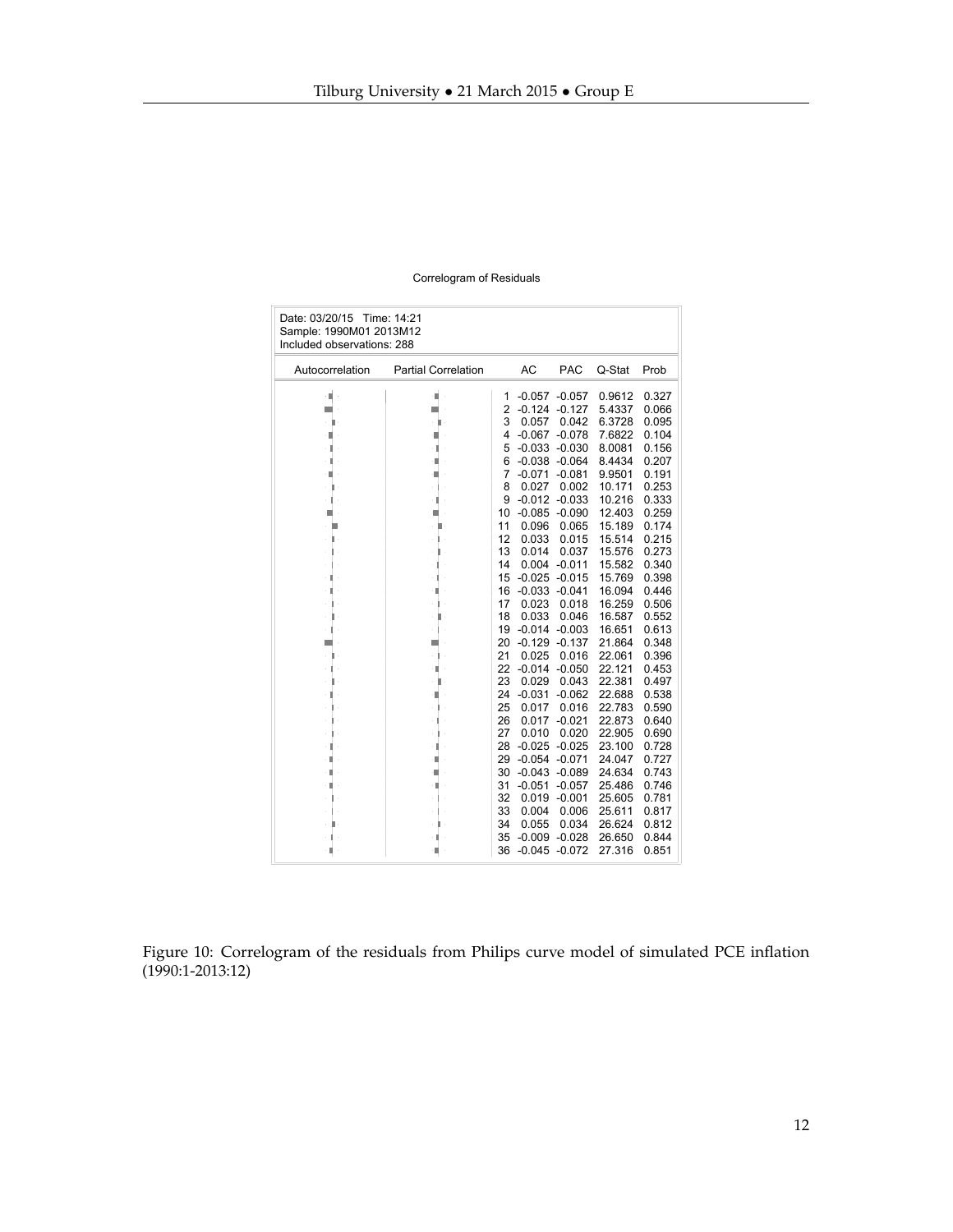<span id="page-12-0"></span>

| Date: 03/20/15 Time: 14:21<br>Sample: 1990M01 2013M12<br>Included observations: 288 |                            |          |                      |                   |                  |                |  |
|-------------------------------------------------------------------------------------|----------------------------|----------|----------------------|-------------------|------------------|----------------|--|
| Autocorrelation                                                                     | <b>Partial Correlation</b> |          | AC                   | <b>PAC</b>        | Q-Stat           | Prob           |  |
|                                                                                     |                            | 1        | 0.880                | 0.880             | 225.58           | 0.000          |  |
|                                                                                     | П                          | 2        | 0.782                | 0.031             | 404.21           | 0.000          |  |
|                                                                                     |                            | 3        | 0.695                | 0.002             | 545.72           | 0.000          |  |
|                                                                                     |                            | 4        | 0.604                | $-0.059$          | 653.08           | 0.000          |  |
|                                                                                     |                            | 5        | 0.478                | $-0.216$          | 720.41           | 0.000          |  |
|                                                                                     |                            | 6        | 0.389                | 0.061             | 765.18           | 0.000          |  |
|                                                                                     |                            | 7        | 0.268                | $-0.204$          | 786.59           | 0.000          |  |
|                                                                                     |                            | 8        | 0.127                | $-0.200$          | 791.38           | 0.000          |  |
|                                                                                     |                            | 9        | 0.016                | 0.017             | 791.45           | 0.000          |  |
|                                                                                     |                            | 10       | $-0.082$             | $-0.084$          | 793.46           | 0.000          |  |
|                                                                                     |                            | 11       | $-0.191$             | $-0.087$          | 804.41           | 0.000          |  |
|                                                                                     |                            | 12       | $-0.313$<br>$-0.313$ | $-0.205$<br>0.421 | 834.05<br>863.77 | 0.000          |  |
|                                                                                     |                            | 13<br>14 | $-0.323$             | 0.005             |                  | 0.000<br>0.000 |  |
|                                                                                     |                            |          | $-0.313$             | 0.108             | 895.53<br>925.47 | 0.000          |  |
|                                                                                     |                            | 15<br>16 | $-0.312$             | $-0.097$          | 955.35           | 0.000          |  |
|                                                                                     |                            | 17       | $-0.301$             | $-0.163$          | 983.25           | 0.000          |  |
|                                                                                     |                            | 18       | $-0.305$             | 0.051             | 1012.0           | 0.000          |  |
|                                                                                     |                            | 19       | $-0.269$             | $-0.087$          | 1034.4           | 0.000          |  |
|                                                                                     |                            | 20       | $-0.227$             | $-0.050$          | 1050.4           | 0.000          |  |
|                                                                                     |                            | 21       | $-0.190$             | $-0.017$          | 1061.8           | 0.000          |  |
|                                                                                     |                            | 22       | $-0.160$             | $-0.033$          | 1069.8           | 0.000          |  |
|                                                                                     |                            | 23       | $-0.137$             | $-0.081$          | 1075.7           | 0.000          |  |
|                                                                                     |                            | 24       | $-0.095$             | $-0.008$          | 1078.5           | 0.000          |  |
|                                                                                     |                            | 25       | $-0.062$             | 0.248             | 1079.7           | 0.000          |  |
|                                                                                     |                            | 26       | $-0.045$             | $-0.140$          | 1080.4           | 0.000          |  |
|                                                                                     |                            | 27       | $-0.059$             | $-0.033$          | 1081.5           | 0.000          |  |
|                                                                                     |                            | 28       | $-0.060$             | $-0.091$          | 1082.6           | 0.000          |  |
|                                                                                     |                            | 29       | $-0.047$             | 0.026             | 1083.4           | 0.000          |  |
|                                                                                     |                            | 30       | $-0.028$             | 0.068             | 1083.6           | 0.000          |  |
|                                                                                     |                            | 31       | $-0.004$             | 0.073             | 1083.6           | 0.000          |  |
|                                                                                     |                            | 32       | 0.008                | $-0.048$          | 1083.6           | 0.000          |  |
|                                                                                     |                            | 33       | 0.011                | 0.021             | 1083.7           | 0.000          |  |
|                                                                                     |                            | 34       | 0.010                | $-0.043$          | 1083.7           | 0.000          |  |
|                                                                                     |                            | 35       | 0.033                | $-0.022$          | 1084.1           | 0.000          |  |
|                                                                                     |                            | 36       | 0.040                | 0.002             | 1084.6           | 0.000          |  |

Figure 11: Correlogram of the residuals from Philips curve model of simulated CPI inflation (1990:1-2013:12)